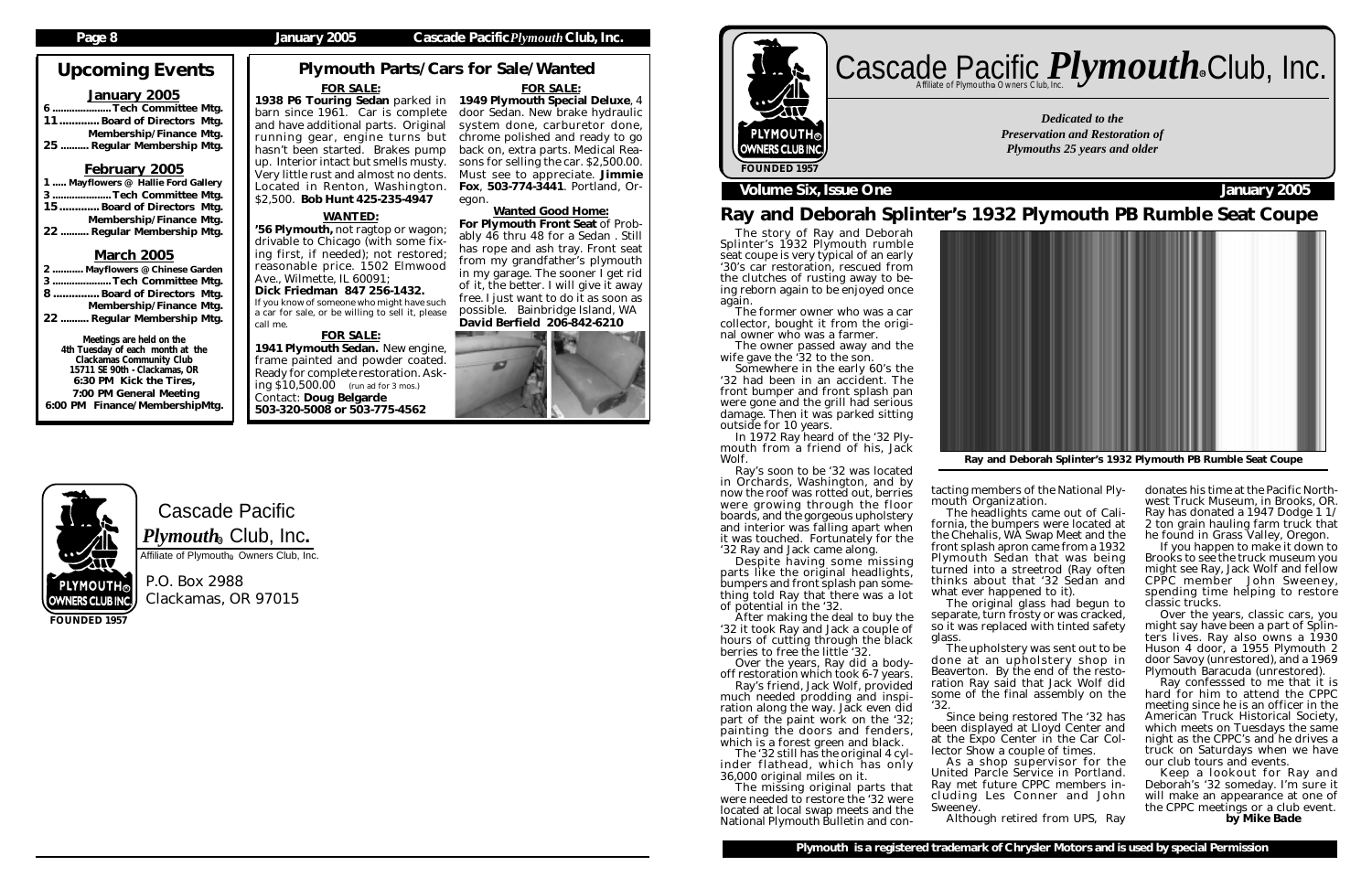President ............. Duanne Luckow PH:503-761-9411 ..... Portland, OR Vice President ... Rich VonAllmen PH:503-762-7857 ..... Portland, OR Secretary ................. Vicki Williams PH:503-266-4287 ......... Canby, OR Treasurer .................... Dolores Call PH:503-698-2301 ..... Portland, OR Member at Large ... Dave Benfield PH:503-829-3435 ........ Mulino, OR

#### Standing Committees

| <b>Activities</b>                     | <b>Jerry Klinger</b> |  |
|---------------------------------------|----------------------|--|
| PH:503-665-8330                       | Gresham, OR          |  |
| Co-Membership.                        | Bill Call            |  |
| PH:503-698-2301                       | Clackamas, OR        |  |
| Co-Membership                         | <b>John Sweeney</b>  |  |
| PH:503-281-5159                       | Portland, OR         |  |
| Newsletter  Mike Bade                 |                      |  |
| PH:503-653-8102                       | Milwaukie, OR        |  |
| <b>Refreshments Dennis Mowery</b>     |                      |  |
| PH:503-760-3184                       | Portland, OR         |  |
| <b>Co-Tech Advisor Jimmie Fox</b>     |                      |  |
| PH:503-774-3441                       | Portland, OR         |  |
| <b>Co-Tech Advisor. Dave Williams</b> |                      |  |
| PH:503-266-4287                       | Canby, OR            |  |

#### email/mail articles to:

Mike Bade .......... mdscbade@msn.com P.O. Box 2988- Clackamas, OR 97015

### Membership:

Cascade Pacific Plymouth Club, Inc. Membership dues are \$20.00 per calendar year and must hold a current membership to the National Plymouth Club. Membership runs Jan. 1 thru Dec 31.

#### Advertising Rates:

Jimmie Fox handed out new Vendor lists and also had a Technical Tips booklet that was for sale for  $$10.00.$ 

Advertising is free to current Cascade Pacific Plymouth Club Members. Advertising Rate for Non- members is: \$10.00 per newsletter. one column by one inch. Photos accompanying classified ads are \$10.00 per newsletter inch buy 1 column (Black and White Only Discount Rates: Available to long term advertisements. Advertisements should be kept to Plymouth related services.



# Officers 2005 CPPC November Regular Meeting Highlights

There were 61 in attendance at the November annual member meeting. The meeting also served as the annual holiday potluck. Sue Nilsen did a great job again this year of organizing the potluck.

The clubhouse looked very festive with centerpieces provided by the Mayflowers and the mini loaves of bread from Franz Bakery. The centerpieces were the decorated coffee cans that the Mayflowers were going to sell at an upcoming bazaar. They sold several of them at the potluck.

A membership survey was handed out to everyone attending the potluck and collected at the end of the evening. The goal of the survey was to find out what members were thinking about, how the club was organized, and to provide an opportunity to make suggestions as to what to change and what to keep the same.

Members were reminded to pay their 2005 dues and the 2005 Club Calendar was also available to purchase for \$5.00.

Due to major traffic jams all over the city, many members had a long ride to get to the meeting so the Long Distance Award was altered for the evening to be the "Longest drive to the Meeting" award. It was won by Loren and Karen Bennett who took 2-1/4 hours to get to the meeting from Hillsboro.

Dolores Call reported that there was \$3,702.18 currently in the Treasury.

Ballots for the election of the 2005 officers were handed out. Only one office was contested and there were no further nominations from the floor. In the contested position, Dave Benfield was elected over Andrew Haugen. The 2005 Officers/ Board of Directors are President, Duanne Luckow; Vice-president, Rich VonAllmen; Treasurer, Dolores Call; Secretary, Vicki Williams and Member at Large, Dave Benfield. Barbara Rice suggested we may want to consider having a Sgt. at Arms in

## Annual Membership Meeting and Potluck has a big turnout

the future to handle the problem of members having side conversations during the meetings. Scott Farnsworth agreed that that has been a problem at several meetings and asked the membership to think about that in the future.



presents other 2004 officers: Dennise Ride, Jeff Jolly, Vicki Willimas, and Dolores Call for their contributions to the club.

Scott acknowledged his 2004 officers with a gift and the officers thanked him for his service as President with a Plymouth neon clock for his new shop.

The 2005 sign up sheet for refreshments was completed and Don Hufschmid agreed to bring the January refreshments.

Scott Farnsworth motioned to ratify and affirm the actions of the Board of Directors for the past year and the motion was seconded and passed unanimously.

Everyone was very pleased that the new chairs had arrived in time for the potluck.

*By Vicki Williams*



Outgoing CPPC President Scott Farnsworth receives clock gift from the other 2004 CPPC officer for his contributions to the Cascade Pacific Plymouth Club.

The Annual Membership Meeting is a great time to get together for good conversation and enjoy each others

company.



















Everyone pitches in to bring their favorite entree' and dessert for all to enjoy. Enjoy the pictures and we look forward to seeing more of you here next year.







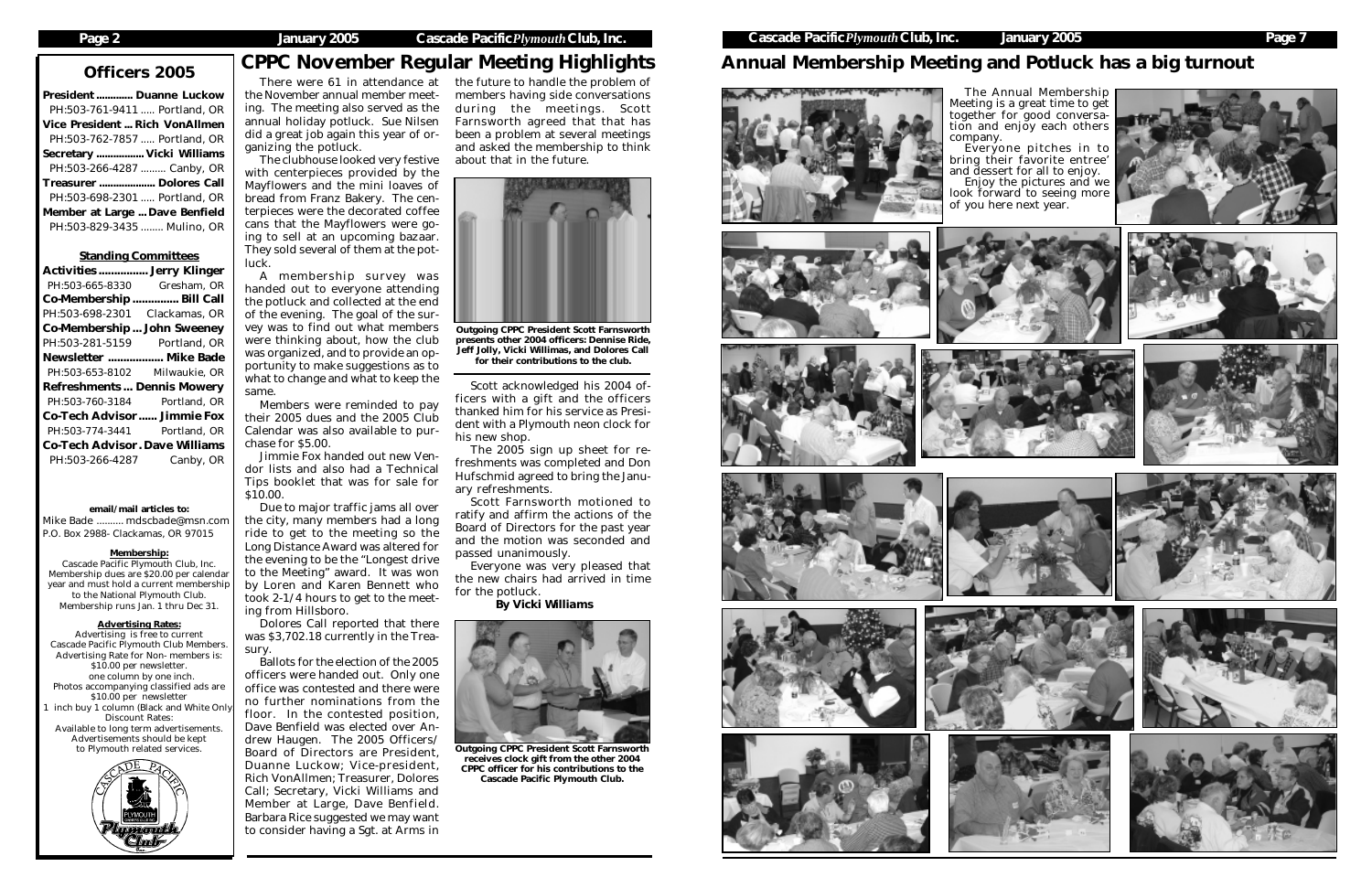## Fuzzy Dice Anyone?

people together to share good, positive times to remember. I would personally like to thank all of you who voted for me to help lead the club. have a fantastic board to help me along throughout

## The Steering Column*,* A Message from the President

At the November potluck a club survey was handed out to all attending. Of the 61 people attending, 33 were members and 41 people returned a survey.

Overall the results indicate that people are happy with the way the club is running and its format.

Of those returning surveys 36 had been club members for over one year, 4 less than a year and one did not indicate. 35 people indicated they attend the meetings most of the time and 6 indicated they attended some times.

32 had running Plymouths and 21 of you attend most of the car tours. We need to get those other 11 running cars at the tours.

It was almost unanimous that what people like most about the meetings is the camaraderie. That said a lot about what kind of members we have.

The main negative comment was the feeling that not everyone participated like they should. That was evident in that only 15 indicated they were involved on a committee and 26 were not.

32 of the 41 had been mentioned or photographed in the newsletter so we are doing a good job of getting those members recognized in the newsletter.

You can mail your ideas or suggestions to CPPC, P.O. Box 2988, Clackamas, Oregon 97015 or email them to ilikemopar@aol.com

34 didn't want to change anything about the newsletter and the 7 that offered suggestions for changes suggested lowering the cost of publication, having better quality pictures, having more ads and receiving it sooner before the monthly meeting.

24 were receptive to having the newsletter emailed and 14 could not accept email, 1 would not want it emailed and 2 did not respond.

Overall the camaraderie and the speakers were what people liked most about the monthly meetings. 31 had no complaints about the meeting. 4 indicated they didn't like people having side conversations during the meeting and 4 indicated they didn't like the chairs but were grateful the new ones had arrived.

The majority found the guest speakers beneficial. Some suggested maybe we didn't need one every month and one lone person wanted someone to talk about quilts. Only one person would like the meeting to be on another night of the week.

The majority also wants the time

spent tire kicking and at the meeting the stay the same. 4 wanted tire kicking to be longer and 3 wanted shorter meetings.

21 felt refreshments were important and 18 felt they were not important or didn't matter. 22 had signed up to bring refreshments and 19 had not.

Door prizes were less important than refreshments with 19 saying they were important and 21 saying not important or doesn't matter.

35 indicated that an increase in dues would not cause them to consider dropping out of the club, 6 said maybe and no one said definitely. Of course we didn't indicate that the increase would be \$100!

Overall the survey reveals that the majority of members are happy with how the club is operating.

Since only members who attended the potluck participated in the survey it is not an accurate reflection of the entire membership but a good reflection on how the meetings are perceived.

Those of you who aren't able to attend meetings should feel free to contribute your suggestions and feelings about the club from your perspective.

*By Vicki Williams*

### Happy Belated Birthday

Welcome and Happy New Year Plymouth enthusiast to 2005. This year will bring many exciting events and The Cascade Plymouth Club is very fortunate to the year. Rich, Vicki, Dolores, Dave, and our newsletter editor Mike Bade bring fresh ideas and truly benefit this organization. Good news is that Jerry Klinger has been such a good Tour Director that he has stepped forward to 1. CPPC would like to raise funds in the way of a cruise in. We need volunteers to help with this idea and see it happen. 2. Mike Bade, newsletter editor needs assistance and a few individuals to help him free up his time every month. Just volunteering for a feature article would help. 3. Members in our club could really help out by picking a committee and volunteering a few hours. It makes the club run smoother and your contribution eases the time for others. Please consider these topics as they will be brought up at the general meeting. Until then, keep

Happy November, December and January birthdays to the following members: NOVEMBER:

Leroy Rice –  $2^{nd}$ , Joe Tune – 16<sup>th</sup>,<br>Carol Markovich – 16<sup>th</sup>, Arlene<br>Petersen – 16<sup>th</sup>, Jimmie Fox – 20<sup>th</sup>, Tim McCarthy–22<sup>nd</sup>, Virginia Dunn  $27<sup>th</sup>$ 

#### DECEMBER:

John Sanford –7<sup>th</sup>, Viki Davidson – 10th, Sue Nilsen -13th, Marty Eversole -17<sup>th</sup>, Debra Thomason-19<sup>th</sup>, Carol Johnson-19<sup>th</sup>, Bonnie Fox-19<sup>th</sup>, Skip Mather-25<sup>th</sup>, Walt White-29<sup>th</sup>, Barry Braa-30<sup>th</sup>, Sharon Tiffany-30<sup>th</sup>

help us all out again. Lorraine Griffey has remained as Mayflower director and has some super trips planned. that Plymouth running. Duanne Luckow

Our Board Meeting was held on Jan 11. Many thoughts and ideas were discussed. My perception of the meeting fell into a few important topics in which I will briefly discuss. 503-761-9411 daluckow@aol.com

#### JANUARY:

Ron Gall-3rd, David Martin-3rd, Karen Bennett-5<sup>th</sup>, Jerry Klinger-7<sup>th</sup>, Carol<br>Rice-12<sup>th</sup>, Bill Call-17<sup>th</sup>, J.R. Hill-26<sup>th</sup>, Rice-12<sup>th</sup>, Bill Call-17<sup>th</sup>, J.R. Hill-26<sup>th</sup>,<br>Kathie Bicknell-26<sup>th</sup>, Joann Morgan-30th, and Steve Parker, day not reported.

And any others who have not reported their birthdate!

Dice hanging from the rear view mirror was a common accessory to cars in the 50's.

One member of CPPC probably has some of the most expensive dice around. Check out the dice in Ray Dunn's '37 pickup the next time you see it at a meeting.

His wife Virginia originally made him a pair in 1955 for his 49 Plymouth. She claims she was a mere child at the time!

She still had the pattern so when he finished his street rod pickup she decided she'd make him another pair. She first tried 70% angora but they weren't fuzzy enough.

She looked all over Oregon, Seattle and California for 100% angora and finally found it in Calistoga, California.

She bought one 10 gram ball for \$25.00 and took it home to recreate the pair of dice.

Unfortunately one ball only made one die so she contacted the shop in Calistoga and they mailed her another ball. The end result, a fuzzy authentic pair of mirror dice costing \$50.00!

*By Vicki Williams*

## CPPC Survey Results, tell us how we are doing?

## New Officers/Board of Directors for 2005

New officers for 2005 were elected at the November annual meeting. The officers also serve as the Board of Directors for the Club and have a monthly board meeting on the second Tuesday of every month at 7:00pm at the Clackamas Community Club. All members are encouraged to attend. Your 2005 officers are as follows:

President: *Duanne Luckow* – has been a past Vice-president and has been a club member since its inception. Duanne operates his own restoration business and is a photographer.

Vice-President: *Rich VonAllmen* – a first time officer, Rich has been in the Club from the beginning and is an active participant in club events. He is a retired fire fighter.

Treasurer: *Dolores Call* – this is her second term as treasurer but has been active in all aspects of the club. She is the driving force behind Club founder Bill Call.

Secretary: *Vicki Williams* – she has been the secretary of the Club since one was formally appointed. She is retired and active in all club activities with her husband Dave

Williams.

Member-at-large: *Dave Benfield* – a new officer, Dave works for Clackamas County.

Thanks to the above for their service. Please consider serving in one of these offices in the future. New

people bring new ideas.

*By Vicki Williams*

Membership Dues need to be paid to receive CPPC Newsletter & have your name in the 2005 CPPC Membership Roster

Reminder to CPPC members your 2005 dues need to be paid by no later than 2/15/05, to remain in good standing as a CPPC member. Membership dues need to be paid to receive your club newsletter. Send in your Membership dues of \$20.00 and your application as soon as possible.

Members who have paid their dues will be included in the 2005 CPPC Club Rosters. The roster will be updated hopefully in March.

The February CPPC Newsletter will be the last one you will receive.



Virginia Dunn's Fancy Fuzzy Dice, nice job.

### 2005 CPPC Activities and Events, we need your help

Get ready for another great year of CPPC activities.

Until the weather gets a little better you can keep you car covers on your Plymouths.

The slate of activities is still to be determined, but I am sure they will be great.

The last couple years have seen a huge growth in what the CPPC members can do when they are called upon to organize activities.

The National Plymouth 75th Anniversary Tour involvement and the trip up to the Peterson's in Sumner, Washington, were memorable events and show what can be done. There are some exciting ideas on the table for the upcoming year, including a Cruise-In.

There will be a lot to do to pull off some of the CPPC events. Getting involved with the orga-

nizing of an event or helping the day

of an event will be a big help. It is always nice to see new faces at the events, this is the best part of being in the CPPC.

We need to see more Plymouths at the events and activities.

As I look down the list of the CPPC membership there are a lot of cars

that would be nice to see.

We can't see them if you don't bring them to an activity or club meetings.

Be thinking of how you can help with the Cruise-In. We need CPPC members to start soliciting donations for prizes and awards, more details later.

Contact one of the 2005 Club Officers to see how you can get involved.

I hope to see more new faces in the upcoming year.

*by Mike Bade, CPPC Newletter Editor*



## Wanted:

Member stories, articles and photos needed for the CPPC Newsletter. Look for Plymouths "Out and About". Write up an interesting thing you have done while restoring or working on your Plymouth. Thanks. Mike Bade